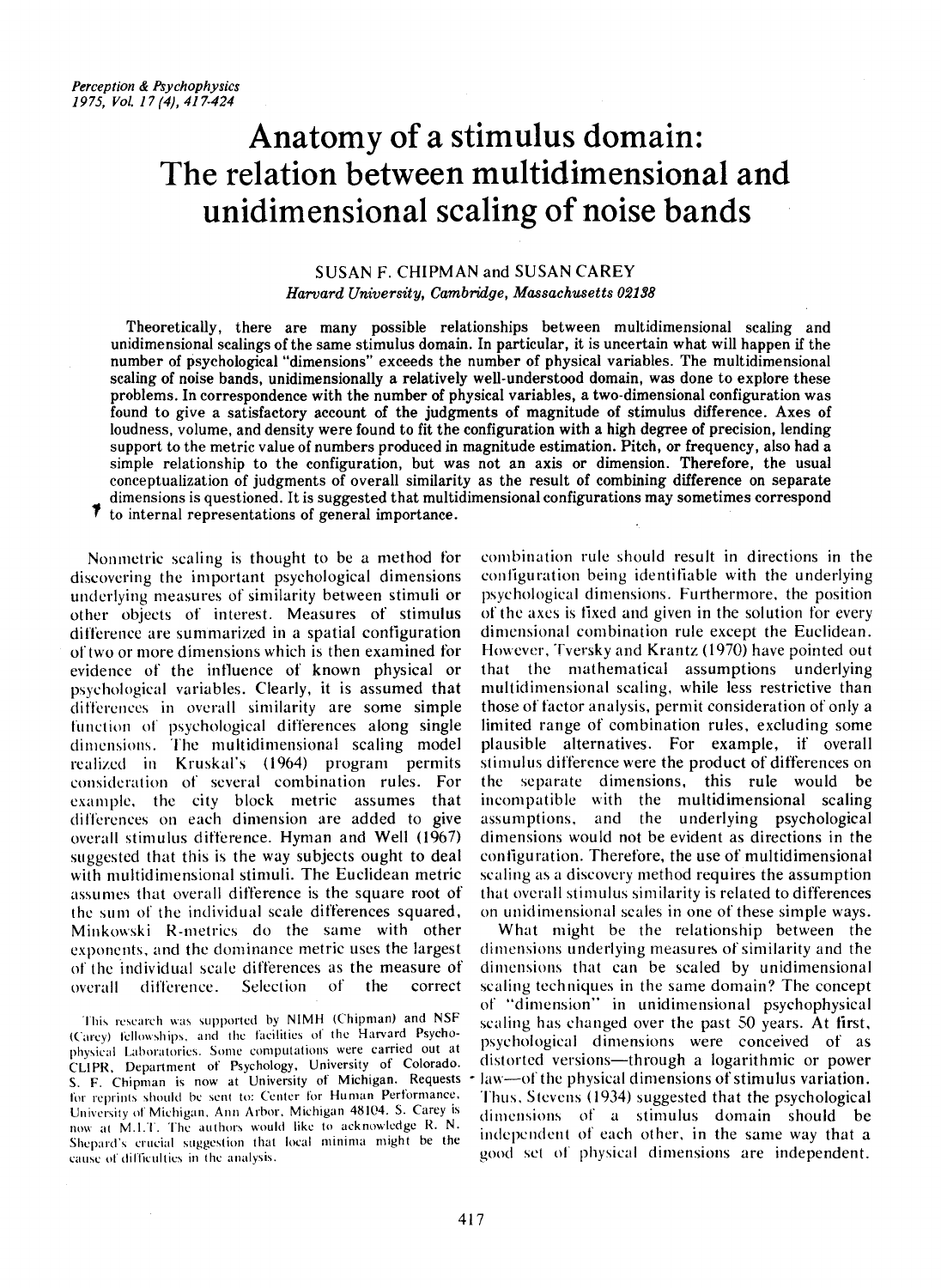However. it became evident that sometimes subjects could produce reliable psychophysical scales of more attributes than there are dimensions of physical variation; Stevens and Davis (1938) suggested that subjects might be equipped to compute an indefinite number of functions of the physical variables. and they proposed new criteria for psychological dimensions: that they be reliable and continuous. While we can see that the conversion of a few physical variables into a large number of psychological variables might have advantages for the perceiver. since physical multidimensionality is known to increase the perceiver's ability to handle information  $(Garner, 1962)$  and added psychological dimensions might have the same effect. one wonders what this suggests about the mapping of a physical stimulus space into psychological similarity space. What will happen to these "extra" dimensions? How will distance in similarity space be related to differences along al1 of these psychological dimensions? It is plausible to assume that the subject in the multidimensional task of judging overall similarity would judge difference in every respect, or along every psychological dimension available to him. and then apply his combination rule to these results. This would suggest that the multidimensional solution should have the same number of dimensions as the number of readily accessible single psychological dimensions, unless there are linear relations among<br>the psychological scales.<sup>1</sup> Furthermore, since the psychological scales.<sup>1</sup> Furthermore, since psychological scales are never pure representations of variation in a single physical variable (for example. both frequency and intensity influence loudness). the dimensions of the configuration might not be closely identified with the physical variables. Finally. it should be recognized that the similarity configuration might not be related to unidimensional scales in "as simple a way as has been generally assumed.

Usually, multidimensional scaling is done with the assumption, or the hope. that it will be possible to identify the physical dimensions of stimulus variation that are affecting overall psychological similarity. Of course. it is recognized that the relationship between the physical variable and psychological similarity is likely to be nonlinear. so that the dimension will be streteched or contracted to give a psychological scale. However. an ordinal relationship with the physical variable is still expected. In addition, one might expect a linear relationship between the dimension in the similarity space and the psychological dimension most closely associated with the physical variable. The scaling of a wel1-understood domain offers the opportunity to test the validity of these implicit assumptions. In particular, it seems important to determine what happens when there are more psychological dimensions than physical variables because. ordinarily, the nature and number of psychological attributes which could be scaled

unidimensionally within a stimulus domain are unknown. Therefore. a result in multidimensional scaling which is not closely related to the physical dimensions of stimulus variation is likely to be uninterpretable.

# **The Stimulus Domain**

Both pure tones and narrow bands of filtered white noise present the opportunity to address al1 of the issues raised above. The underlying physical variables. frequency and intensity. are known. Four psychological scales. loudness, pitch. volume. and density. have been detined and measured. Thus. either of these stimulus domains permits the exploration of the relationship between overal1 similarity judgments and both physical and psychological dimensions of stimulus variation. In particular. the effect of extra psychological dimensions. beyond the number of physical dimensions can be explored.

Narrow bands of filtered white noise were selected as the stimulus domain to be studied for two possibly related reasons. Stevens. Guirao, and Slawson (1965) reported that subjects tind it easier to make judgments of noise bands. Since judgments of stimulus difference can be quite difficult, this was an important consideration. In addition. it is generally believed that "unanalyzable" stimuli. which do not give the impression of distinct and separate attributes. are more suitable for multidimensional scaling. Noise bands are certainly less analyzable, in this sense. than pure tones.

# **The Unidimensional Studies**

The results of multidimensional scaling were to be compared with the extensive background of unidimensional studies of these stimuli. Because of its practical significance. the loudness of noise bands has been very thoroughly studied. Stevens (1961) was the source of the loudness values used in this experiment. **In**contrast. there appear to be no extensive studies of the pitch of narrow bands of noise. It is generally assumed that the pitch of narrow bands of noise behaves in the same way as the pitch of pure tones (Stevens, personal communication, and, e.g., Rainbolt & Shubert, 1968). Nábělek and Krútel  $(1968)$  demonstrated that subjects match the pitch of a narrow noise band with a tone approximately equal to the central frequency of the noise band. Therefore. Stevens and Volkman (1940) was used as the source of the pitch values for the stimuli in this experiment. Guirao and Stevens (1964) measured the density of noise bands with exactly the same characteristics as those used in the experiment reported here; density values were estimated from the graph in that paper. The only measurements of the volume of noise bands were done by Stevens et al. (1965); these were not extensive enough to provide a complete picture of the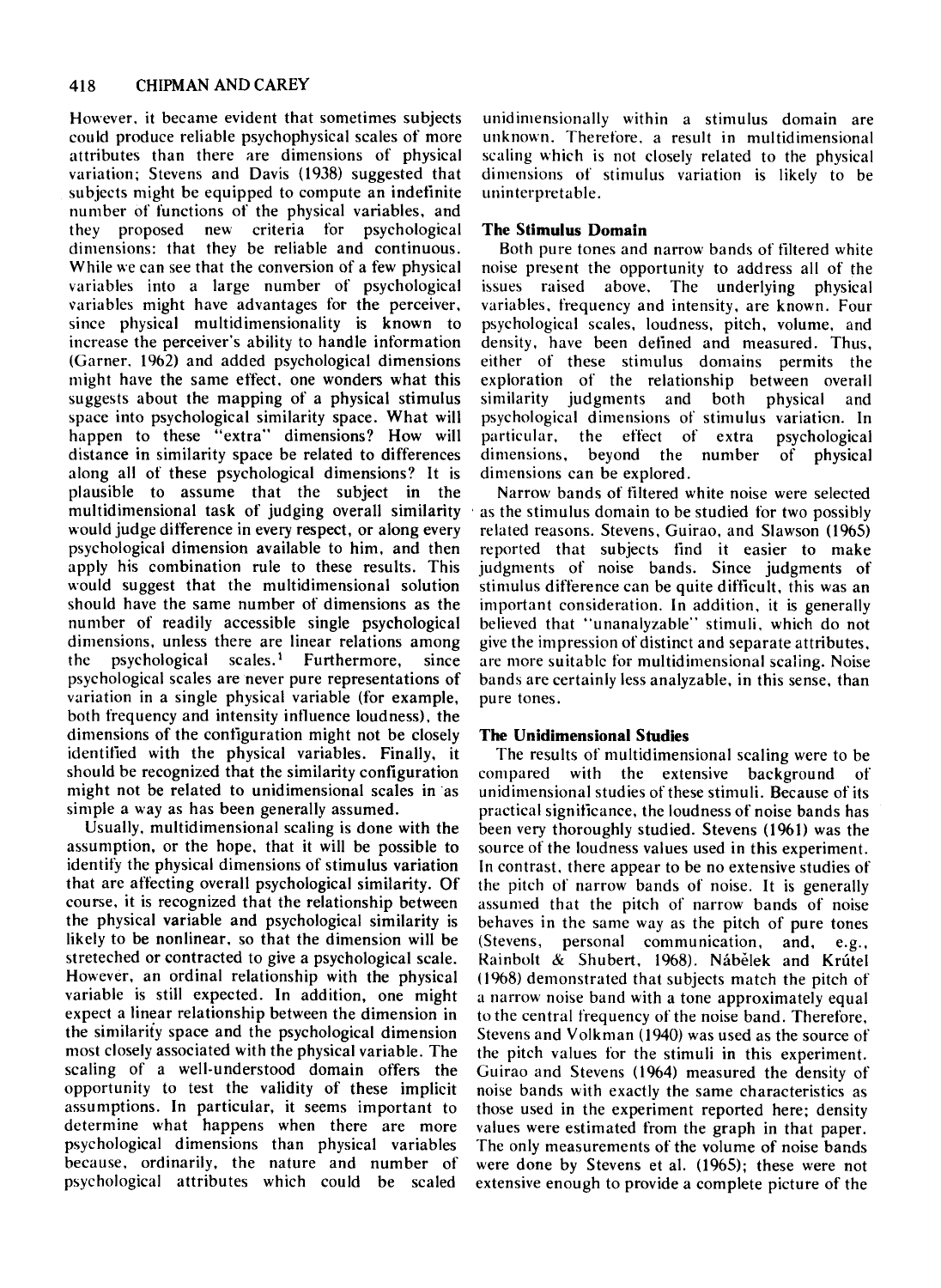| Table 1<br>The Stimuli    |                         |           |       |      |        |         |
|---------------------------|-------------------------|-----------|-------|------|--------|---------|
| <b>Stimulus</b><br>Number | Intensity<br>(Decibels) | Frequency | Sones | Mels | Volume | Density |
|                           | 80                      | 330       | 12.0  | 440  | 8.0    | 2.8     |
|                           | 100                     | 510       | 57.0  | 611  | 10.0   | 12.5    |
|                           | 65                      | 2040      | 7.8   | 1563 |        | 5.8     |
|                           | 90                      | 2520      | 45.0  | 1780 | 1.3    | 20.0    |
|                           | 55                      | 5000      | 5.5   | 2478 | .016   | 7.0     |
|                           | 82                      | 1200      | 19.0  | 1125 | 3.5    | 9.5     |
|                           | 93                      | 3600      | 66.0  | 2146 | .8     | 25.0    |
|                           | 60                      | 390       | 3.8   | 499  | 5.3    | .95     |
|                           | 72                      | 720       | 9.0   | 775  | 4.0    | 3.6     |

function but were found to be consistent with the measurements of the volume of pure tones done by Terrace and Stevens (1962). Estimates of volume were therefore taken from Terrace and Stevens (1962); it is possible that these estimates are somewhat in error, since the density of noise bands was found to differ somewhat from the density of pure tones.

The domain of noise bands offers one additional advantage for a study of this sort. Stevens et al. (1965) claimed that loudness  $=$  volume x density. If this nonlinear relationship is true, then we will not find a two-dimensional solution for the similarity judgments on which can be tit loudness, volume, and density as axes. If the best solution is two-dimensional, and its axes arc closely related to two of the four psychological dimensions uncovered in unidimensional scaling, then they should be *either* pitch and loudness *or* volume and density. If they are volume and density, then these results will cast serious doubts on the use of multidimensional scaling as a discovery method for underlying psychological dimensions. For, without the unidimensional psychophysics which established these dimensions, one would never look for them as axes in the similarity space.

## METHOD

#### Stimuli

Bands of noise were generated by filtering a white noise with the aid of a continuously variable tilter (Allison 23). For a given stimulus. the high- and low-pass sections of the filter were set to the same frequency (as calibrated with a tone oscillator) which produced a band about a quarter octave wide at the half-power level. The filtered signal was then amplified. monitored for intensity by a voltmeter to a power level previously established as resulting in a sound pressure level of 100 dB re 0.0002 microbar, and passed through a decibel attenuator set to the appropriate value. There were two such arrangements of apparatus, one for each member of the stimulus pair. A switch controlled by the subject had one position for each member of the stimulus pair as well as a neutral position. Stimuli were presented binaurally through calibrated earphones known to give a reasonably flat response in the relevant range.

Nine stimuli. well distributed in both frequency and intensity. were selected for this experiment. Table I presents the values of these stimuli on the two physical variables and the four psychological scales.

### **Subjects**

The subjects were four graduate students in psychology and one undergraduate psychology major; all had some previous experience in magnitude estimation experiments.

#### Procedure

Judgments of stimulus difference were obtained for each of the 36 possible pairs of the nine stimuli. The procedure was magnitude estimation of stimulus difference without a standard. After a few initial practice trials, the 36 pairs were presented twice to each of the subjects. always in a different random order. The instructions to the subjects were: "You are being asked to judge the size of the overall difference between the members of a pair of noises. Assign an arbitrary number to the difference between the first pair. If the second pair sounds ten times as different. assign it a number ten times as large; if it seems only half as different, assign it a number half as large. In the same way. compare the third pair to the second pair, and so on. Feel free to use decimals and fracfions if they are necessary to express your judgments. You will be given five practice pairs to familiarize yourself with the judgments. Remember that a large difference between the two members of a pair should be assigned a large number." The subjects were shown three pairs of visual forms, varying in similarity, to illustrate the nature of the task. Because the range of stimuli exceeded the dynamic range of any of the available recording devices. stimuli were manually set up for each presentation. In order to minimize the time between judgments. two experimenters participated in the running of the experiment. one for each member of the stimulus pair. Once the stimuli had been set up. the subject was free to switch from one stimulus to the other. or to the neutral position. as often as desired while making his judgment. During the experiment. the subject was seated in a sound-isolation booth and communicated with the experimenters through an intercom system.

# RESULTS

#### Reduction of Data

In the multidimensional scaling procedure, distances in a spatial contiguration are iteratively adjusted so that the rank-ordering of distance between points approximates the rank ordering of judgments of stimulus similarity as closely as possible. Because nonmetric scaling requires only ordinal data and because little is known about the statistical properties of magnitude estimations of distance, each set of judgments was ranked individually. These 10 ranks were then averaged to give an overall ranking which was used as input to the Kruskal (1964) MDSCAL program. The reliability of the rankings,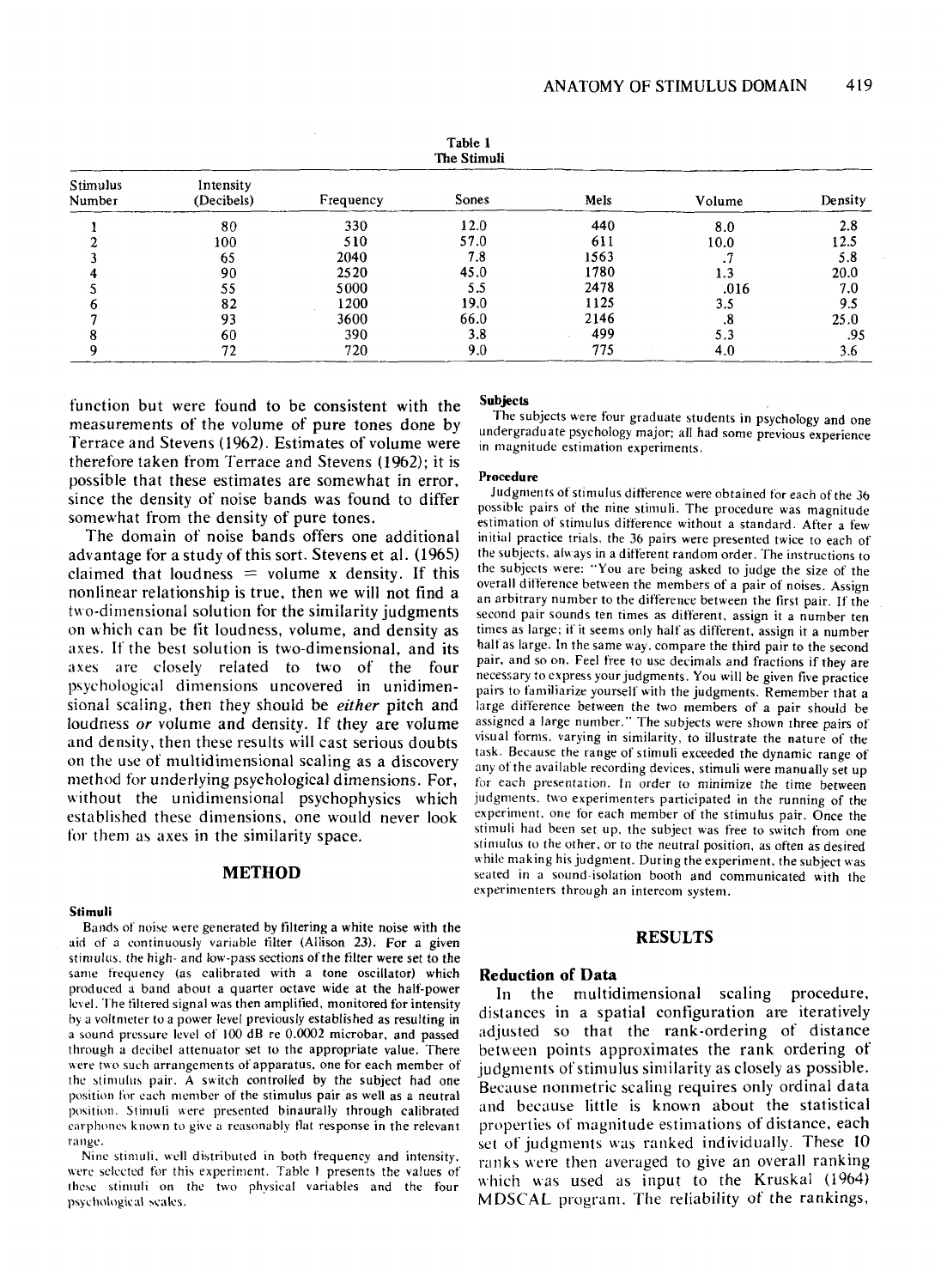

Figure 1. Stress as a function of the number of dimensions. Each point represents the best of four Euclidean solutions.

estimated by computing average ranks for two groups of five judgments, was .92. According to the Spearman-Brown formula (Gulliksen, 1950), this gives an estimated reliability of.96 for the total group. Since the correlation between these average ranks and the geometric means of the original judgments was .96, this ranking procedure made little difference; however: the estimated reliability of the geometric means was somewhat lower, .86 corrected to .92.

# Dimensionallty of the Solution

Generally, two criteria have been used for deciding what dimensionality is appropriate as an explanation of the data. One is the reduction of stress, a measure of goodness of fit to the input rank-ordering, with increasing dimensionality; a graph of this function can be examined for indications of diminishing returns. Figure 1 presents the lowest stress value (Kruskal's Formula 2) obtained in four Euclidean solutions at each level of dimensionality. Because these scaling procedures are plagued with local minima, several solutions from different starting configurations are necessary in order to be reasonably certain that the best solution has been achieved. Figure 1 indicates that the appropriate number of dimensions is either two or three. According to the empirically derived criteria reported by Wagenaar and Padmos (1971), the stress values for either of these solutions can be considered statistically significant at the .05 level. However, it is unclear whether the improvement obtained in going from two to three dimensions is significant.

The other established criterion is the interpretability of the solutions in the various dimensions. As described below, the two-dimensional solution was highly interpretable. The three-dimensional solution appeared to be very much the same; in particular, the one axis which did not fit the two-dimensional solution very well, frequency or pitch, also could not be fitted to the three-dimensional solution. Therefore, the addition of another dimension did not improve the explanatory value.

Finally. when the original data can be expected to have metric quality, distances in the solution can be compared with the data. In this case, the correlation between the distances in the best two-dimensional solution and the geometric means of the magnitude estimations was .96. Since this was approximately the same as the estimated reliability, this solution was considered to be an entirely adequate description of the data.

# The Combination Rule

Several different metrics, which represent the way in which values on the several dimensions combine to yield overall perceptual differences, can be used in obtaining the multidimensional solution. The most commonly considered are the Euclidean metric, ordinary distance, and the city-block metric, simple addition of distances along each dimension. Superiority of the city-block metric is considered to indicate that the subject analyzes the stimuli into the dimensions given as axes in the solution. Typically, stress values for the metrics are compared to determine which combination rule applies. In this case, the stress values for the best Euclidean (stress  $=$ .093) and the best city-block (stress  $= .10$ ) solutions were nearly identical; the configurations were nearly identical in appearance. and the distances in the two solutions have a correlation of .997. Thus, the customary criteria provided no basis for deciding between the metrics.

The results of several previous experiments indicate that this situation is not unusual. A recent analysis of pure tones (Carvellas & Schneider, 1971) also found very little difference between the stress and configurations of Euclidean and city-block solutions.

The results of Donald Gaudino's unpublished scaling of geometric forms varying in size and color indicate that stress values may not be very effective in differentiating between metrics, even when it is possible to do so by other means. Repeated Euclidean and city-block solutions yielded comparable stress values, although the corelation between Euclidean and city-block distances was only .54. However, city-block distances gave a correlation of .98 with ratings of stimulus difference. while Euclidean distances gave a correlation of only .54. It seems likely that this clear-cut differentiation between metrics can be obtained only with a large number of stimuli, well beyond the number required to outline the basic structure of the configuration, since Gaudino's study employed 25 stimuli. in contrast to 9 in this study of noise bands and 7 in the study of pure tones.

While the criteria of goodness-of-fit could not decide between the two metrics, there were other reasons for preferring the Euclidean solution. The axes of a city-block solution are fixed and defined in the solution. In this experiment. one of these axes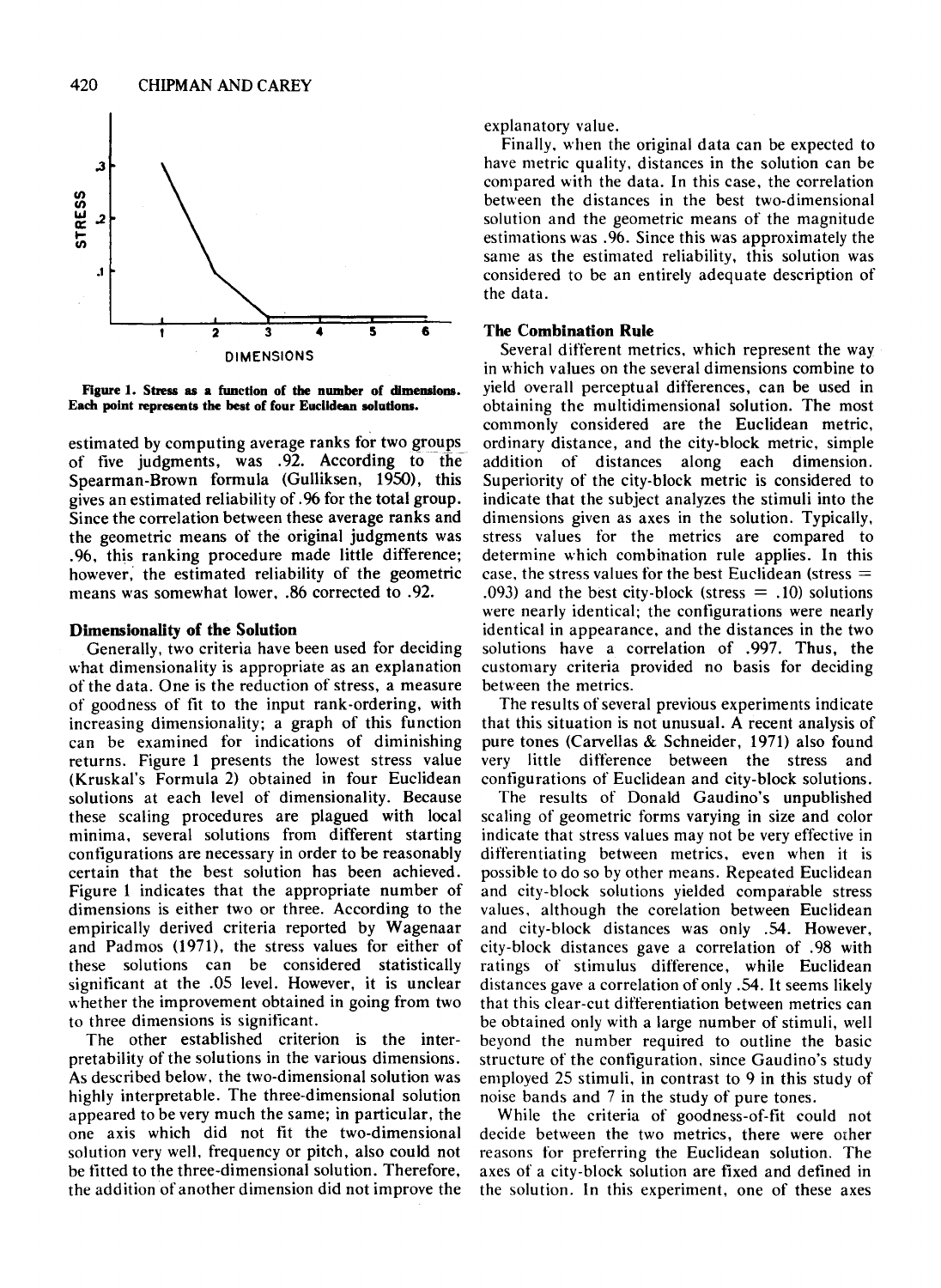corresponded to loudness or intensity  $(r = .976$  and  $r = .94$ ; the other did not correspond to any known attribute. It was clearly related to pitch or frequency  $(r = -.66$  and  $r = -.58$ ), but because there was an obvious interaction between frequency and intensity as determinants of stimulus similarity, these were riot acceptable interpretations. In addition, it is not as reasonable to tit additional axes into a city-block configuration as to do so for a Euclidean configuration; yet, it was possible to fit two additional axes.

## The Best Euclidean Solution

Figure 2 presents the best two-dimensional Euclidean solution together with the best-fitting axes for the two physical and four psychological variables. These axes were obtained by maximizing the linear correlation between the projections on the axis and the values given in Table 1 for each variable. Of course, there is considerable uncertainty about the location of these axes; for instance, the sones axis gave correlations greater than.90 in any location between +10 and -55 deg as measured from the right horizontal. The best location was -23 deg with a correlation of .986. In addition, of the values for the psychological variables, only those for loudness are very well established.

The roughly horizontal axis is the most obvious in the configuration and corresponds to either sound intensity or loudness in sones. The ordering of the stimuli corresponds perfectly to their intensity in decibels; however, the expanded spacing between 80 and 100 dB is characteristic of the sone scale. Thus, as expected, the psychological scale has a closer relationship to the axis in the similarity space than does the physical scale. The importance of loudness was also revealed in a correlation of .83 between the differences in sone values and the geometric means of judgments of overall differences between the noises.

In addition, it is evident that the low-frequency tones are arrayed above this axis and the high-frequency tones below. However, the best-fitting axes for frequency  $(r = .62)$  and its psychological counterpart, pitch  $(r = .72)$ , do not fit very well. There seems to be an interaction between frequency and intensity as determinants of overall psychological difference: at low loudness levels, frequency differences have less effect upon .perceived similarity than at high loudness levels. The projection along the radii of a circle centered at the point where the field of stimuli converges gives a much better approximation to the pitch scale along the arc of the circle. While the effect of frequency is very clearly revealed in this configuration, the interaction violates the assumption of the spatial model. and neither frequency nor pitch can be regarded as a "dimension" in this space unless intensity proves to have a large effect upon the pitch of noise bands.



Figure 2. The two-dimensional Euclidean configuration of stimuli with best·fitting axes corresponding to the two physical variables, Intensity and frequency, and the four psychological dimensions of this domain: loudness, pitch, volume, and density. The correlation between projections on each axis and the values of the corresponding variable is also indicated.

Axes for volume and density also fit this configuration very well,  $(r = .92)$  and  $(r = .97)$ . Since volume was measured for pure tones rather than noise bands, the actual relation between volume and spacing in the multidimensional configuration could be even closer.

# DISCUSSION

The results of the multidimensional scaling of this domain show that to a considerable degree the expectation of a close relationship between expectation of a close relationship unidimensional and multidimensional scaling was supported. Three of the known unidimensional scales fit very well into the multidimensional configuration. In fact. they fit so well that we can regard the reproduction of spacing along the sones axis, for instance. as providing independent evidence for the metric meaningfulness of the use of numbers in the magnitude estimation task. In addition, fitting the three axes of loudness, volume, and density with such a high degree of precision implies a linear relationship among them. This, of course, is in direct conflict with Stevens et al.'s (1965) claim that loudness equals volume times density. Their claim is based on unidimensional scaling results. Figure 3 presents an exploration of the somewhat arbitrarily chosen hypothesis that volume and density are perpendicular axes and that loudness is another axis midway between the two. Similar graphs were drawn with the axes of volume and density at 122 deg separation, as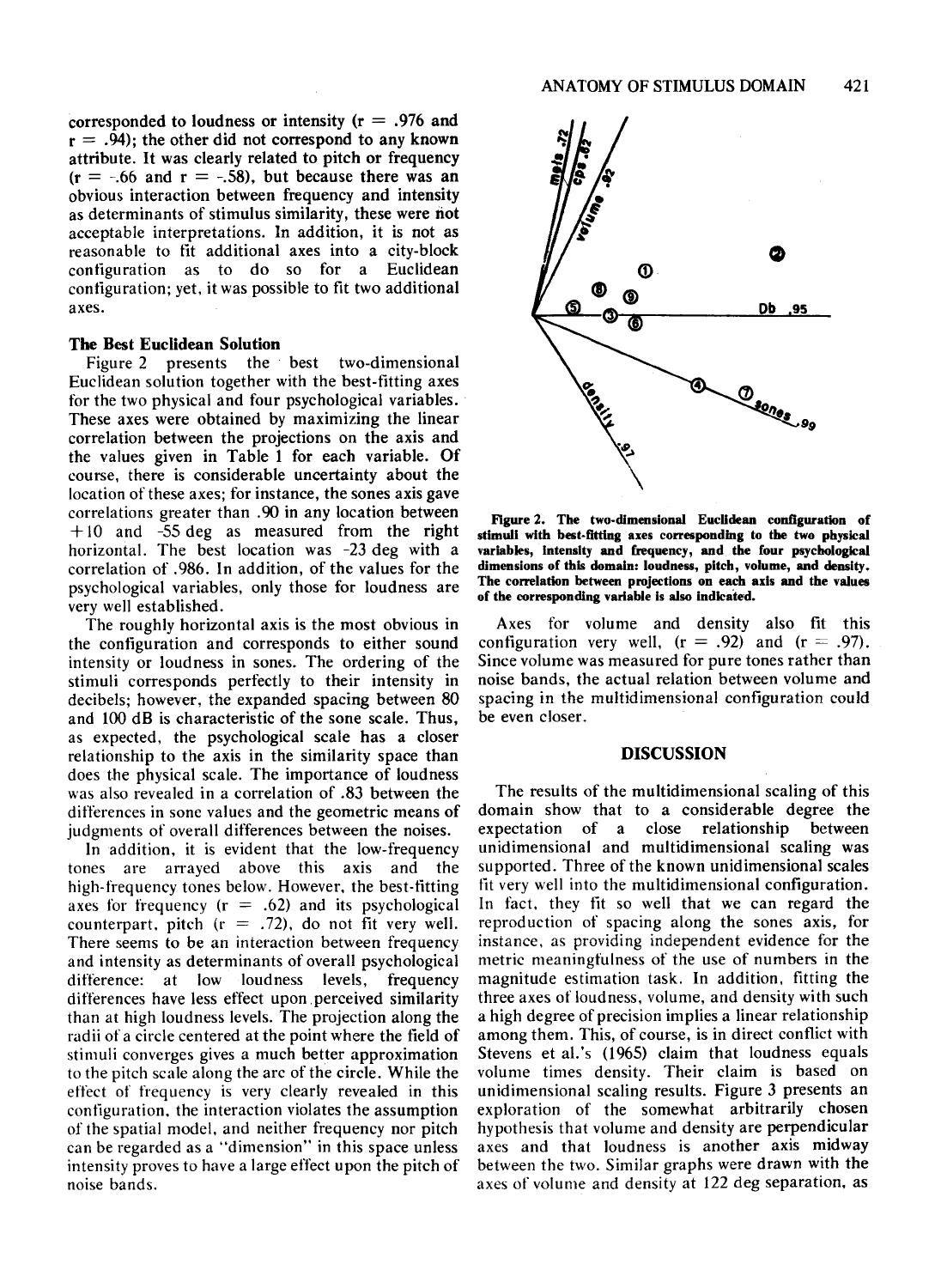

Figure 3. The stimuli plotted by volume and density values and projected onto a hypothetical sones axis.

they are in Figure 2, one with the sones axis at the position shown in Figure 2 and another with the sones axis midway between the volume and density axes. Both configurations resemble the multidimensional solution, showing somewhat less contraction of the frequency effect at low loudness levels. When the points are projected onto these sones axes, positions along these axes have correlations of .99, .97, and.99 with the sones value of the stimuli. In contrast. for these stimuli. the product of volume and density has a correlation of .61 with loudness. Stimuli 4 and 7 deviate drastically from a linear relationship between these two quantities and the less intense high-frequency stimuli show smaller deviations. Stevens, Guirao, and Slawson obtained relatively higher estimates of volume for comparable stimuli and reported difficulties with high-frequency stimuli. In the graph of their results, there are considerable deviations from the multiplicative relationship, especially for high-frequency stimuli. Thus, there is little question that the hypothesis suggested by the spatial analysis obtains greater support from the available data. and multidimensional scaling proved its usefulness in suggesting a relationship among the unidimensional scales which was not at all obvious without it.

Nevertheless, some difficulties do arise in relating the contiguration to the unidimensional results. Since the pitch scale does not correspond to an axis in the configuration, volume and density, or perhaps one of these in combination with loudness, must be regarded as the best explanation in terms of dimensions if there are such things. In terms of the general application of multidimensional scaling, this outcome is awkward because these are not the psychophysical scales which correspond most closely to physical variables in the stimulus domain; these axes are improbable hypotheses which would not be recognized as meaningful if it were not for the extensiveness of the unidimensional explorations of this domain. Nor do they emerge as the axes of a city-block analysis, which

might encourage further exploration of them. In the Euclidean solution. there is no a priori reason for selecting those particular directions as worthy of further exploration.

In addition, the failure to find pitch as an axis of either the two- or the three-dimensional solution (where it should have appeared even if not linearly related to the other dimensions) calls into question the straightforward notions, implicit in the use of axis litting. of the relationship which should exist between the two scaling methods. Admittedly. there is an orderly relationship between pitch or frequency and location in the configuration: at any given intensity level. it appears likely that the spacing of stimuli would correspond to their pitches. The configuration has utility because it displays a relationship between pitch differences. loudness differences, and overall psychological difference which might otherwise be quite difficult to discover. However, the relationship between pitch and the configuration must be regarded as disappointing in one of two ways. Either the notion that it should be possible to project onto an axis across the whole configuration must be abandoned or it must be concluded that the rules for combining differences on the psychological scales sometimes do not meet the conditions imposed by the multidimensional scaling model. To some extent, of course, the conclusion is contingent upon further study of the pitch continuum. Stevens (1935) reported that intensity affects pitch in the same way that is suggested by the multidimensional configuration, but the effect was not nearly so large. Perhaps it will prove to be larger for noises than for tones.

A general issue emerges from this discussion: what relation can be expected to exist between the multidimensional scaling configuration and perfor-<br>mance in unidimensional scaling or other mance in unidimensional scaling or experimental tasks? This question was implicit in some previous discussions of multidimensional scaling. For instance, Cliff and Young (1968) asked whether the configuration represents everything the subjects can do with the stimuli, but they did not specify what was meant by representation, what rule should be applied to the contiguration to generate predictions for other experimental tasks. Similarly, Hyman and Well (1967) suggested that the Euclidean spatial model carried with it a large excess baggage of unjustified assumptions and implications. Presumably, they meant that the spatial contiguration implied certain results for other experimental situations, but these implications were not specified. Essentially, these authors were asking whether the contiguration had psychological reality, whether it corresponded to an internal representation which was the basis for performance in a variety of tasks.

At the very least, the results of the present experiment call into question the generality of the relationship which has generally been presumed to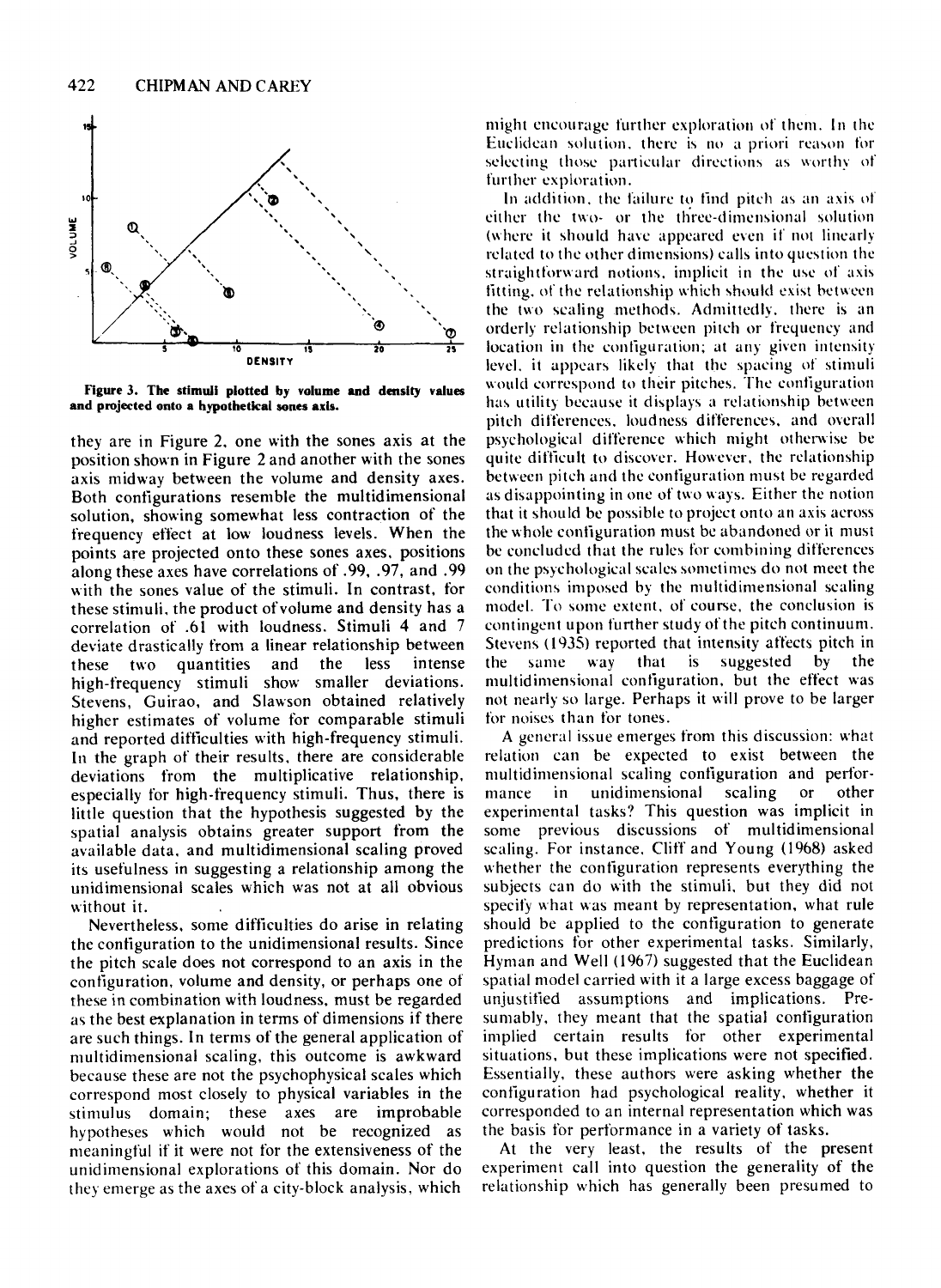exist between unidimensional scales and the multidimensional configuration. In addition, the presence of an interaction between the effects of the two physical variables casts doubt upon Hyman and Well's claim that the subject should be assessing difference on each dimension separately. Nevertheless. the results of this experiment can be seen as conforming to our general way of thinking about psychophysical scaling; that is, the similarity space is a reasonably regular distortion, a conformal mapping of the physical stimulus space just as the usual unidimensional scales are reasonably regular distortions of single physical dimensions. Furthermore. the stimuli could be projected onto a pitch axis if the rules of projection were altered in accordance with the distortion of the similarity space. This, too, would be a projection rule of some generality, even if it presents practical difficulties in application.

Perhaps there should be a minor revolution in our way of thinking about multidimensional scaling to consider the possibility that the configuration is psychologically real. Nearly everyone has considered that multidimensional scaling involves separate and distinct dimensions, combining according to some rule in order to give overall similarity. Clearly, this assumption lies behind Tversky and Krantz's analysis of the mathematical foundations of multidimensional scaling. Yet, there is another line of thinking in the multidimensional scaling literature that is incompatible with this assumption: the distinction between unanalyzable and analyzable stimulus domains. Analyzable domains, which have perceptually obvious and distinct dimensions, are thought to be unsuitable for multidimensional scaling. Furthermore, some of the results accumulating in the literature are consistent with the psychological reality of the configuration. Shepard (Note 1) described other results, like the results of this experiment, in which regular contour lines can be fitted into the configuration but axes cannot. Presumably, the possibility of obtaining unidimensional scaling along multiple directions. as in the present experiment, is something to be expected if there were an internal representation of the configuration. It is quite striking. too, that many intuitively derived arrangements of stimulus domains are now emerging from multidimensional scaling: the Henning taste tetrahedron (Yoshida. 1963) and the color circle (Shepard, 1962). Similarly, the results of Rummelhart and Abrahamson's (1973) animal analogy experiment seem consistent with the notion that the configuration itself is meaningful, apart from any axes.<br>It is still unclear what the

It is still unclear what the alternative conceptualization of multidimensional scaling would be if the notion of separate dimensions and combination rules were abandoned. Possibly,

judgments of overall similarity must be considered as primary and immediate. The configuration would then be a cognitive representation of these relations, perhaps even a mapping onto two- or three-This mapping would be comparable to the mapping onto a general magnitude scale which is so familiar a concept in unidimensional scaling.

#### REFERENCE NOTE

I. Shepard, R. N. Some principles and prospects for the spatial representation of behavioral science data. Paper presented at the Mathematical Social Science Board Advanced Research Seminar, Irvine, California, June 13-18, 1969.

#### **REFERENCES**

- CARVELLAS, T., & SCHNEIDER, B. Direct estimation of multidimensional tonal dissimilarity. *Journal of the Acoustical Society ofAmerica.* 1971, 51, 1839-1848,
- CLIFF, N., & YOUNG, F. W. On the relation between unidimensional judgements and multidimensional scaling, *Organizational Behavior and Human Performance,* 1968, 3, 269-285,
- GARNER, W. R. *Uncertainty and structure as psychological concepts.* New York: Wiley. 1962,
- GULLIKSEN, H, *Theory of mental tests.* New York: Wiley, 19SO,
- GUIRAO, M., & STEVENS, S. S, The measurement of auditory density. *Journal of the Acoustical Society of America, 1964,* 36, 1176-1182.
- HYMAN, R.. & WELL, A. Judgements of similarity and spatial models, *Perception* & *Psychophysics,* 1967, 2, 233-248,
- KRUSKAL, J, B. Nonmetric multidimensional scaling: A numerical method. *Psvchometrika,* 1964, 29, 115-129,
- NÁBELEK, I., & KRÚTEL, J. Influence de la largeur de la bande de bruit blanc sur la perception de sa hauteur. *FyzikUlny Ciisopia,* 1968, 18, 146-154.
- RAINBOLT, H. R., & SCHUBERT, E. D. Use of noise bands to establish noise pitch. *Journal of the Acoustical Society of America,* 1968, 43, 316-323,
- RUMELHART, D.. & ABRAHAMSON. A, A model for analogical reasoning. *Cognitive Psychology,* 1973, 5, 1-28.
- SHEPARD, R. N. The analysis of proximities: Multidimensional scaling with an unknown distance function, II. *Psychometrika,* 1962, 27, 219-246.
- STEVENS, S. S. The volume and intensity of tones. *American Journal of Psychology,* 1934.46,397-408.
- STEVENS, S. S. The relation of pitch to intensity. *Journal of the Acoustical Society ofAmerica,* 1935, 6, ISO-ISS.
- STEVENS, S. S. Procedure for calculating loudness: Mark VI. *JOIirna*I *of the Acoustical Society of America,* 1961, 33. 1577-1585.
- STEVENS, S. S.. & DAVIS. H. *Hearing: Its psychology and physiology.* New York: Wiley. 1938.
- STEVENS, S. S., & VOLKMANN, J. The relation of pitch to frequency. American Journal of Psychology, 1940, 53, 329-353.
- STEVENS, S. S., GUIRAO, M., & SLAWSON, A. W. Loudness, a product of volume times density. *Journal of Experimental Psychology.* 1965, 69, S03·51O.
- TERRACE, H. S.. & STEVENS, S. S. The quantification of tonal volume. American Journal of Psychology, 1962, 75, 596-604.
- TVERSKY, A.. & KRANTZ, D. H. Dimensional representation and the metric structure of similarity data. *Journal of Mathematical Psychology,* 1970. 7, 572-596.
- WAGENAAR, W. A., & PADMOS, P. Quantitative interpretation of stress in Kruskal's multidimensional scaling technique. *British*